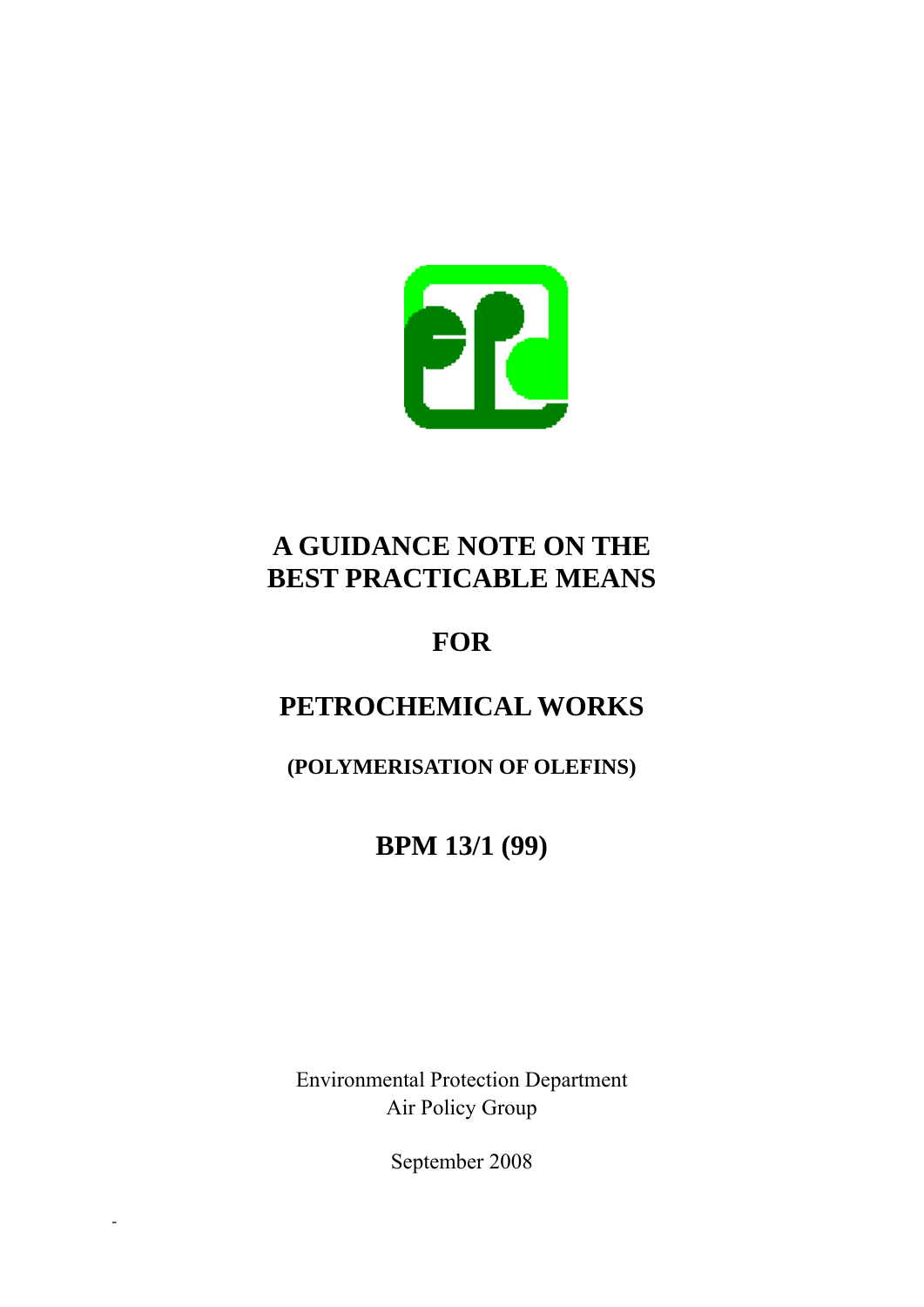#### **1. INTRODUCTION**

- 1.1 This Note is one of a series issued by the Environmental Protection Department to provide guidance on air pollution management for processes specified under Part IV of the Air Pollution Control Ordinance (the Ordinance). It also serves as a guide for the assessment of an application for Specified Process licence under the Ordinance.
- 1.2 It should be understood that this Note sets out the basic requirements for the applicant to provide and maintain the best practicable means for the prevention of emission of air pollutants. The applicant should recognize that whether a licence is granted or refused, and on what conditions, will depend on all the circumstances of an individual application besides the requirements set out in this Note. The Authority may devise specific requirements for individual facility carrying out the specified process.
- 1.3 This Note covers the specified process and associated processes in which any olefins, derivatives of olefins or mixtures of thereof are polymerised, described as "Petrochemical Works" in Schedule 1 to the Ordinance. "Petrochemical Works" are works in which the processing capacity exceeds 100 tonnes per annum (expressed as total chemical products), and in which
	- (a) any hydrocarbons are used for the production of olefins or derivatives of olefins; or
	- (b) any olefins, derivatives of olefins or mixture of thereof are used in any chemical manufacturing process, not being any works described in any other specified process; or
	- (c) any olefins, derivatives of olefins or mixtures of thereof are polymerised.

#### **2. EMISSION LIMITS**

- 2.1 All emissions to air, other than steam or water vapour, shall be colourless, free from persistent mist or fume, and free from droplets.
- 2.2 Emissions from the specified process and associated processes as covered by this Note shall not:
	- (a) exceed the concentration limits set out in Annex I.
	- (b) appear to be as dark as or darker than Shade 1 on the Ringelmann Chart when compared in the appropriate manner with the Ringelmann Chart or an approved device.

#### **3. FUEL RESTRICTION**

3.1 All fuels to be used shall comply with the Air Pollution Control (Fuel Restriction) Regulations in force.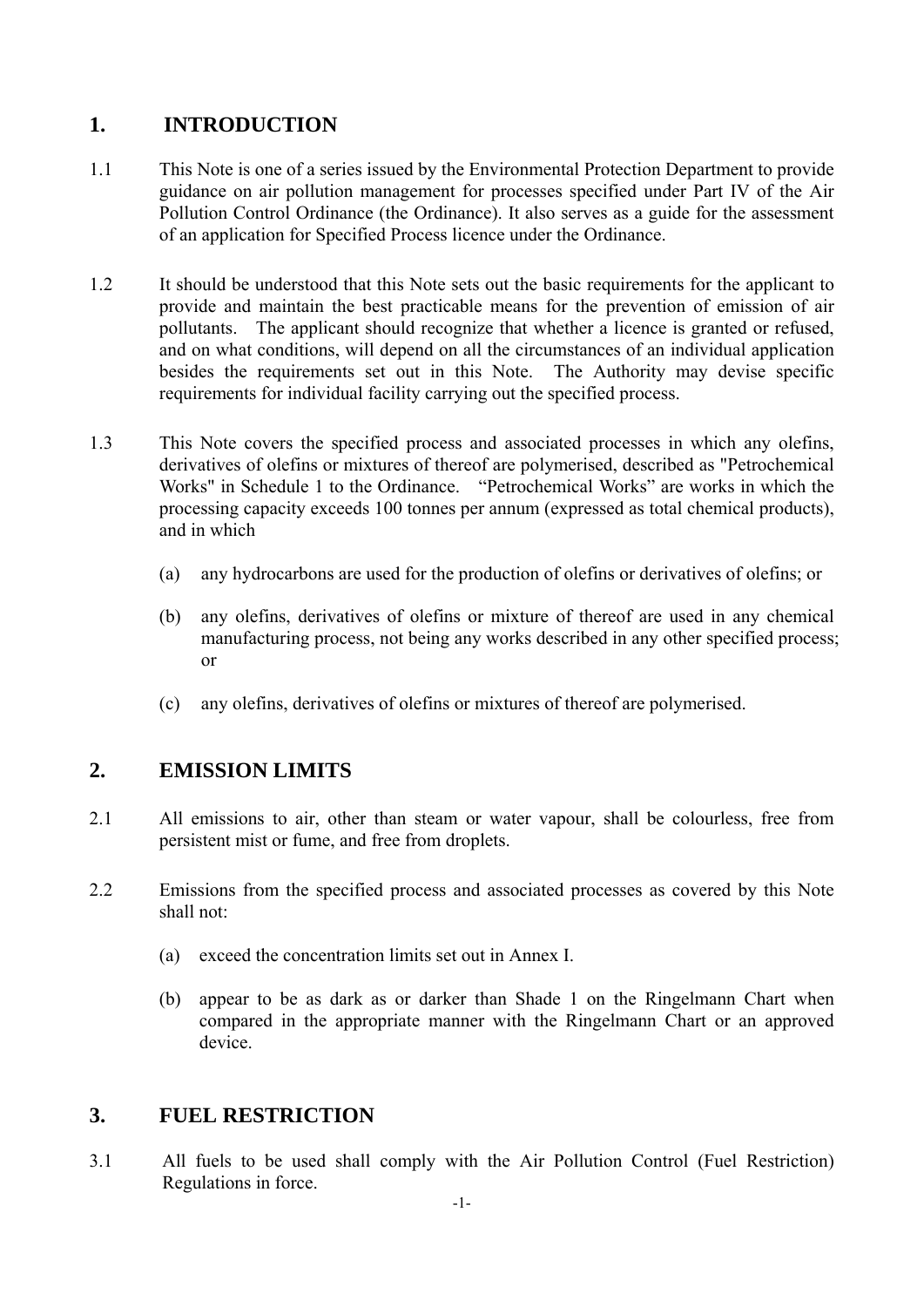#### **4. CONTROL ON EMISSIONS**

- 4.1 Emission of air pollutants shall be minimized to prevent:
	- (a) harm to the environment, adverse effects to human health, or creation of any nuisance situation;
	- (b) threatening the attainment or maintenance of the relevant air quality objectives;
	- (c) giving rise to an objectionable odour noticeable outside the premises where the process is carried on; and
	- (d) imposing undue constraint on the existing and future development or land use.
- 4.2 To satisfy the emission limits set out in Section 2 of this Note, prevention or reduction of emissions at source is the choice. Where the emission is not able to be prevented or reduced at sources to sufficient extents to meet these requirements, air pollution control equipment shall be provided.
- 4.3 Clean energy sources and fuels with proven benefits to air pollution reduction shall be used whenever possible in the relevant specified process and associated operations. The use of electricity or gaseous fuel for process heating or production of goods is always recommended.

#### Design of chimney

- 4.4 Chimney includes vents, structures and openings of any kind from or through which air pollutants may be emitted. The applicant will need to demonstrate that the proposed chimney will provide sufficient dispersion of air pollutants.
- 4.5 As a general rule, a chimney shall be at least 3 metres above the roof of any building to which it attaches, and any adjacent or attached buildings. However, discrete consideration may be given to some process vents or openings if with well justification.
- 4.6 Releases to air from chimney shall be directed vertically upwards and not be restricted or deflected by the use of, for example, plates or caps. These include the use of properly designed flame arresters where they are required for operational safety reasons.
- chimney wall is impervious or lined. The cones shall be well maintained. 4.7 Chimney shall normally be designed for an efflux velocity of not less than 15 m/s at full load condition. If the chimney is coned to obtain the minimum velocity, care is needed to avoid generating excessive positive pressure zones within the chimney unless the
- 4.8 Chimney flues and ductwork leading to the chimney shall be adequately insulated by materials free of asbestos to minimize the cooling of waste gases and prevent liquid condensation on internal surfaces, and the design should allow for the regular internal cleaning of the chimney flues and ductwork. Where a wet method of arrestment is used to treat process gases, the mean velocity should not exceed 9 m/s within the barrel of the stack with the design of the flue such that the final velocity exceeds 15 m/s.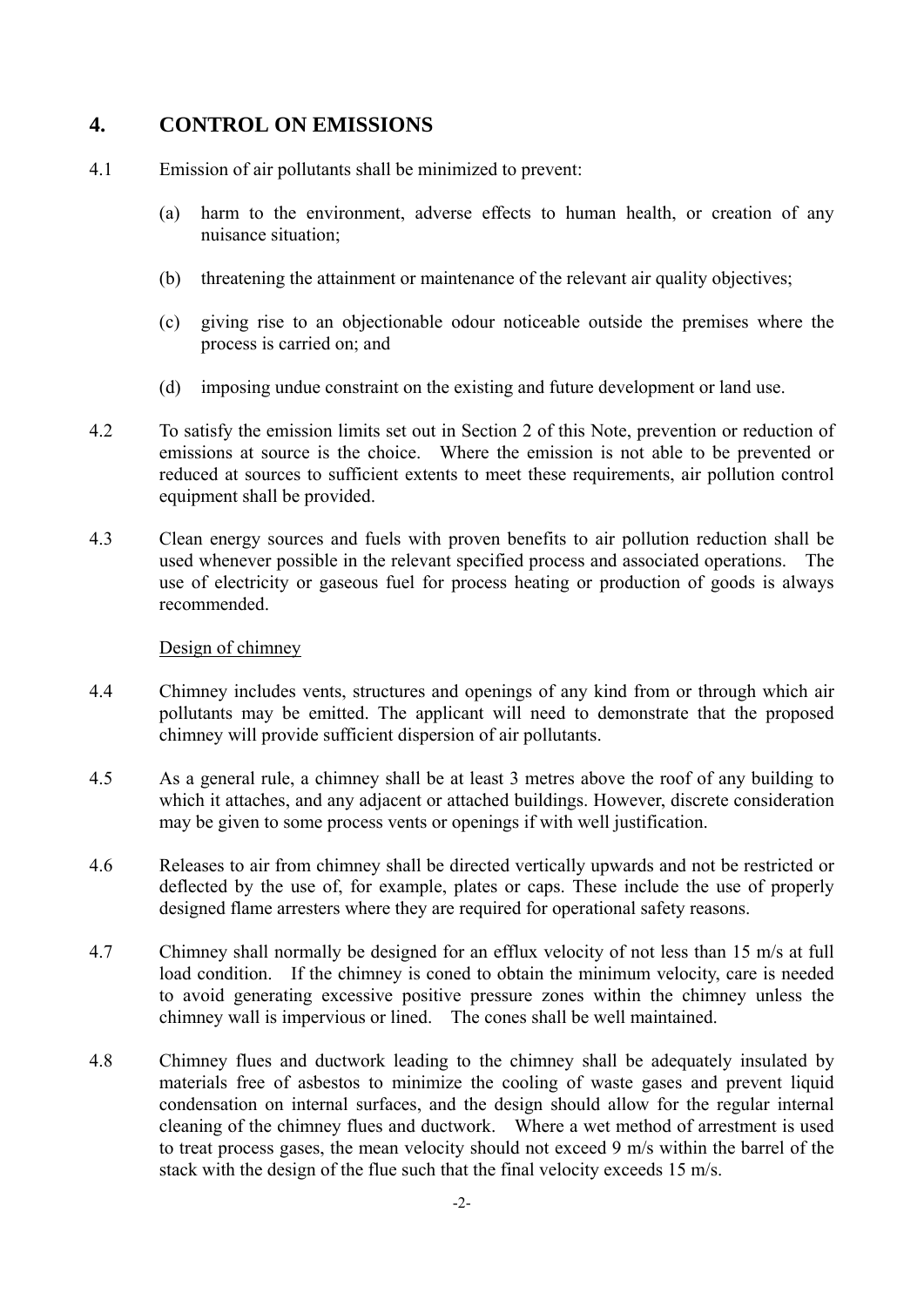- 4.9 Wherever practicable, hot releases should take place from the minimum number of vents in order to obtain maximum advantage from thermal buoyancy, and multiplicity of discharge points should be avoided.
- 4.10 Emissions from chimney shall be hot enough to avoid visible plume formation in its vicinity. This is to prevent the condensation or absorption of environmentally harmful substances by the condensing water vapour. Exhaust gas from a wet scrubber can be heated by the use of waste process heat to raise the exit temperature of the exhaust gases and prevent immediate condensation on exit from the chimney. This procedure also assists the thermal buoyancy of the plume. Unless there is no available waste heat and the emission contains no significant environmentally harmful substances, this guideline shall be followed for all situations.

#### Control of process and fugitive emissions

- 4.11 Means for dealing with polluting emissions from pressure relief systems shall be provided. Such means normally include phase separation where two phase flow is possible, and may include venting to scrubber systems; to flare; to vent; or to an enclosed dump tank. Procedures shall be in place to reduce to a minimum the likely frequency of such emissions. It may be appropriate to have two relief devices in parallel set at different relief pressures. The lower set pressure can allow low emission rates capable of being scrubbed in emergency equipment, whilst the higher set pressure deals with the low probability high flow rate event that cannot be abated and must be released at a sufficient height to promote dispersion and prevent hazardous concentrations at ground level or in buildings and plant structures. Processes must be operated in such a way as to protect the environment as well as persons at work.
- 4.12 Releases to air from process and cooling water systems and associated treatment plant shall be minimized. Techniques include ensuring that initial contamination is minimized by provision of adequate phase separation facilities, that any intermediate stripping is efficient and enclosed drainage to treatment plant is used.
- 4.13 The aim shall be to prevent organic and particulate matter emissions to air during plant cleaning, equipment decoking, catalyst regeneration, catalyst discharging and charging operations, and catalyst and sludge disposal. Techniques available include venting and steaming vessels to flare, discharge of vessel contents to enclosed vessels with suitable treatment.
- 4.14 Vent systems shall be chosen to minimize breathing releases and, where relevant, should be fitted with knock-out pots and appropriate abatement equipment.
- 4.15 Secondary emissions resulted from the collection and open treatment of wastewater containing volatile organic compounds shall be minimized. Consideration should be given to pre-stripping of the wastewater or use of an enclosed treatment method. Vented vapours should be passed to the fuel gas system, treatment plant or flare.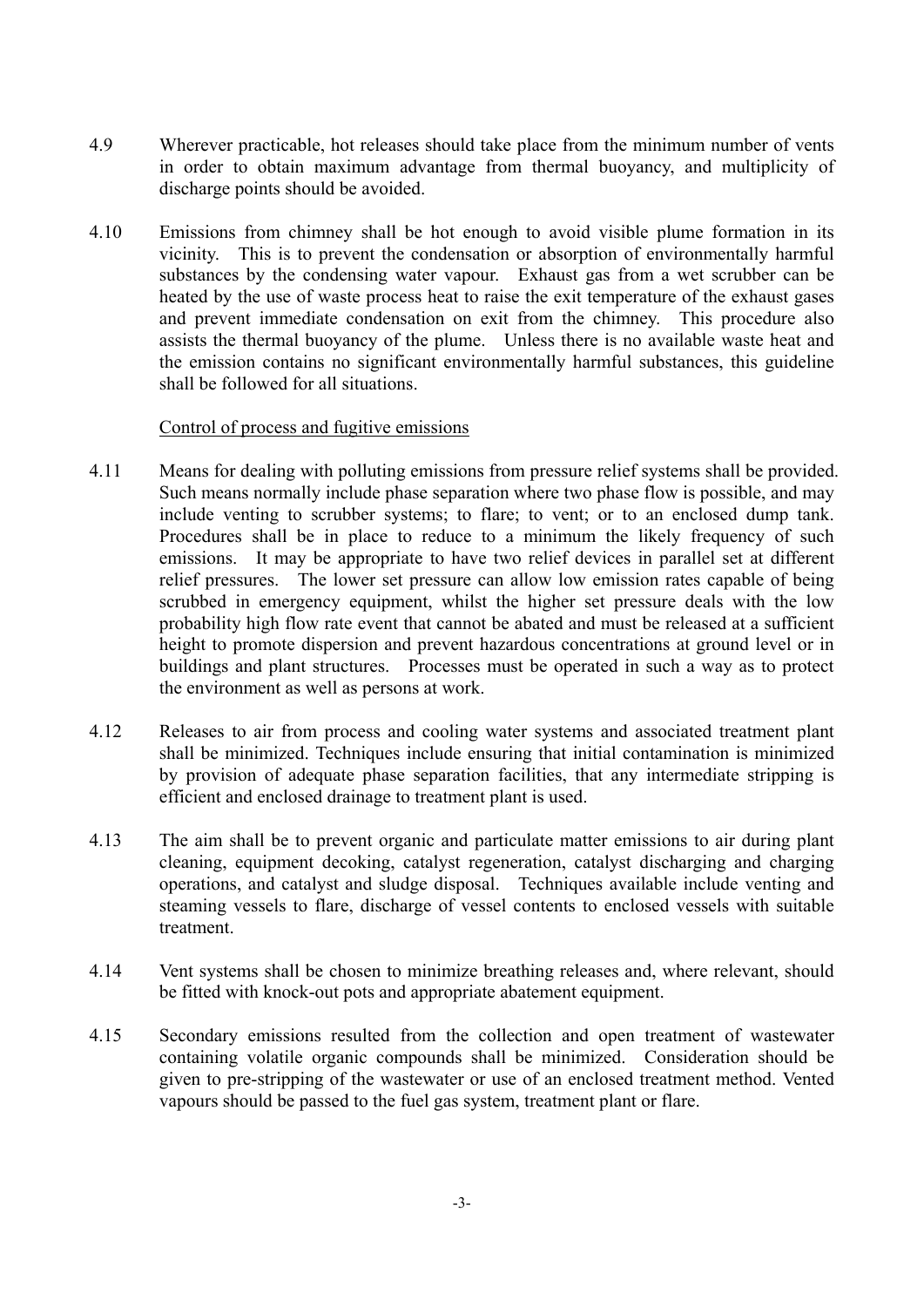- 4.16 All practicable steps shall be taken to prevent the occurrence of a runaway reaction. On the basis that in most cases, one reactant is added at a controlled rate to the full charge of the second reactant, important considerations include:
	- (a) Operating procedures which ensure that the reaction is properly initiated and under control before the main reactant addition stage, which is often on automatic control, commences.
	- (b) If initiation of the reaction is known to be a problem, impurities in the feed materials should be minimized.
	- (c) Limitation of the flow of the input reactant such that the heat of reaction evolved cannot exceed the capacity of the reactor cooling system.
- 4.17 Safety relief systems shall generally be isolated from routine emission collection systems. In such cases, consideration should be given to the application of appropriate abatement techniques.
- 4.18 For emergency vent emissions which could have a significant environmental impact, total containment relief systems should be considered. This would require a vent receiver which does not discharge directly to atmosphere and is capable of receiving the complete process gaseous, liquid and solid inventory, taking account of all decomposition products, without itself being overpressurised.
- 4.19 Emergency relief systems which deal with pyrophoric materials may require a total containment vent receiver maintained under an inert atmosphere. For less significant pyrophoric emergency emissions it may be acceptable to allow discharge to atmosphere directly so long as:
	- (a) combustion is contained;
	- (b) combustion products are vented to a safe location; and
	- (c) emission of combustion products does not have a significant environmental impact.

Thermal incinerator used for the control of waste gases containing organic vapours or for the disposal of organic liquid wastes arising from the specified processes

- 4.20 The incineration plant shall be capable to destroy waste chemicals at a destruction and removal efficiency of not less than 99.99% and shall achieve a combustion efficiency of not less than 99.9%. Emission from the incineration plant shall be vented to suitable arrestment plant where necessary to meet the emission limits set out in Section 2 of this Note.
- 4.21 The waste charging system shall be interlocked with the process control system of the incineration plant in order to prevent the addition of waste material to the incinerator if the incinerator is working outside the normal operation regime.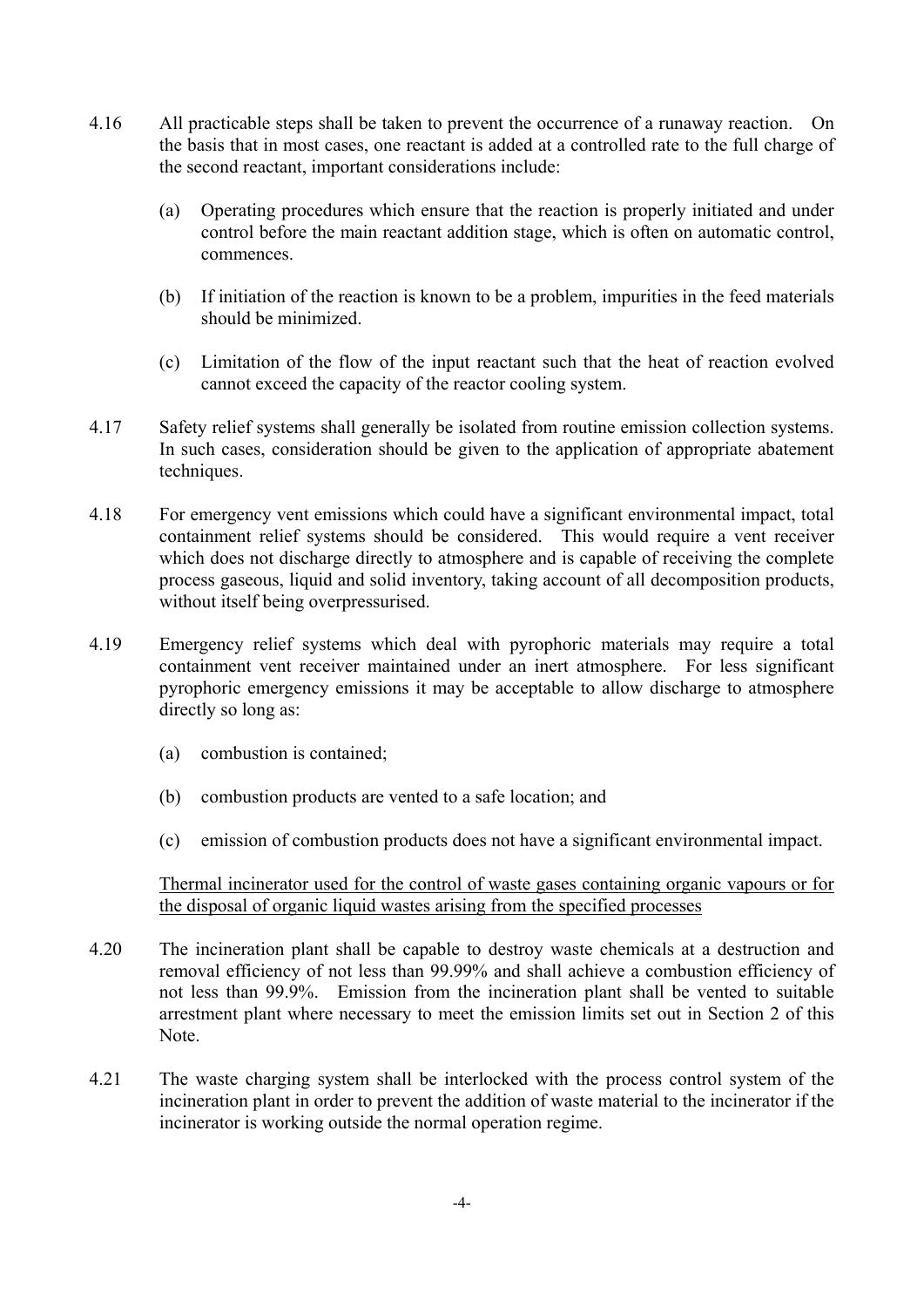#### **5. OPERATION AND MAINTENANCE**

- 5.1 Best practicable means requirements include not only the provision of the appliances, but the proper operation and maintenance of equipment, its supervision when in use, and the training and supervision of properly qualified staff.
- 5.2 Equipment shall be repaired as soon as practicable. Specific operation and maintenance requirements shall be specified for individual pieces of equipment used in the specified process.
- 5.3 Without prejudice to the generality of clause 5.2 of this Note, the licensee shall implement the leak detection and repair programme specified in Appendix 1 to prevent diffuse emissions resulting from equipment leaks.
- 5.4 Malfunction, breakdown or failure of any process or air pollution control equipment that may result in abnormal emission of air pollutants shall be reported to the Authority by telephone or facsimile as soon as possible, followed by a written report within 3 working days after the incident.

### **6. MONITORING REQUIREMENTS**

- 6.1 The applicant shall satisfy the Authority that
	- (a) he will provide the necessary instrumentation, process controls and monitors to demonstrate that the process is being properly controlled;
	- (b) the scope, manner and monitoring frequency will be sufficient to demonstrate compliance with the terms and conditions imposed to the licence at all times; and
	- (c) he will have sufficient staff to service these requirements.

 the Authority. This record shall be retained at the premises for a minimum of two years, Results of all monitoring and inspections shall be recorded in such a manner specified by or other period specified by the Authority, after the date of last entry and be made available for examination as and when required by the Authority.

- 6.2 Indication of the satisfactory of air pollution control equipment shall be provided.
- 6.3 If it can be demonstrated to the satisfaction of the Authority that the emission of any air pollutant will be minimal, for example due to its absence from the feedstock or demonstrated through sampling, then monitoring and regular measurement may not be required for that pollutant.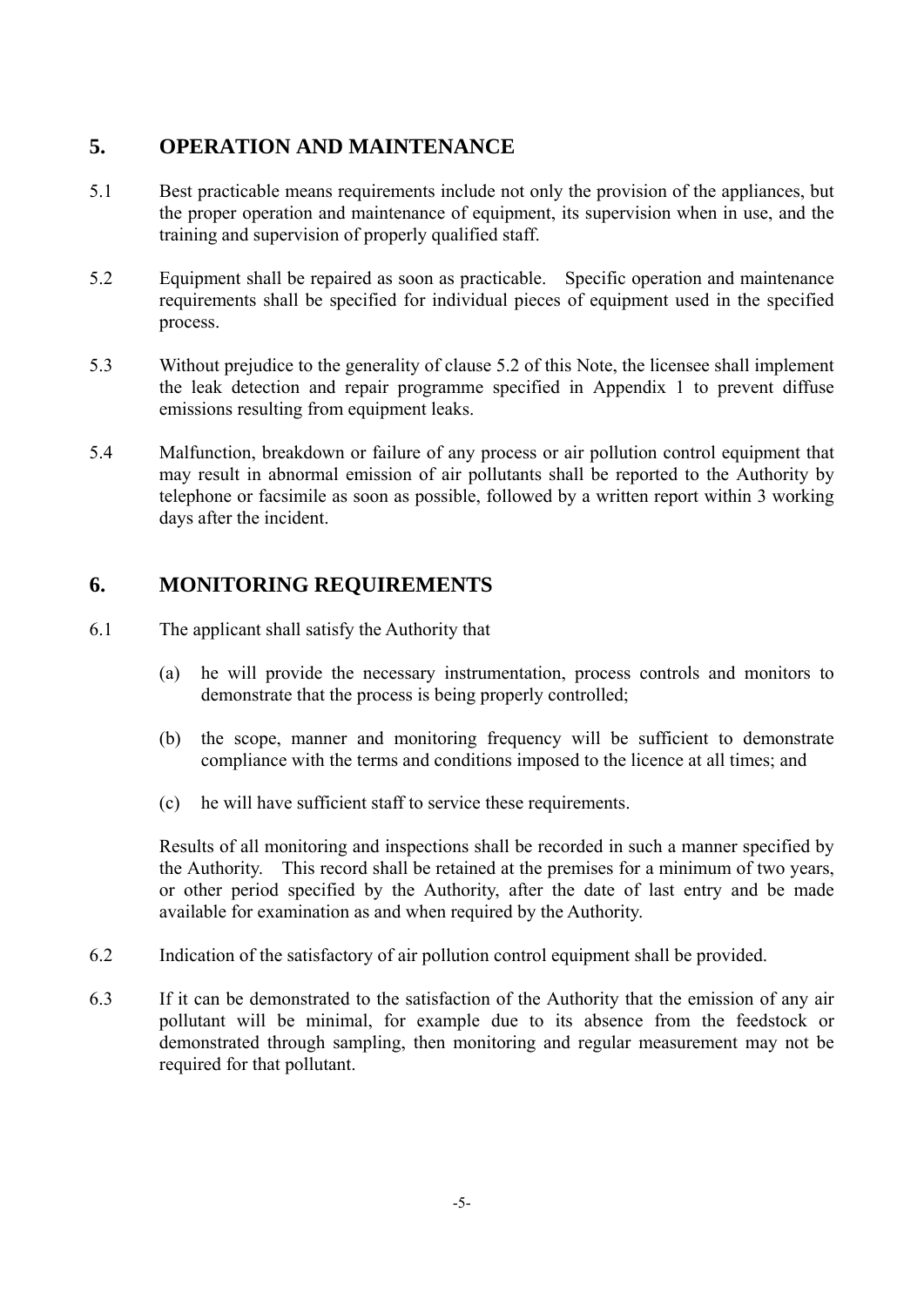## **7. COMMISSIONING**

7.1 Commissioning trials, to be witnessed by the Authority whenever appropriate, shall be conducted to demonstrate the performance and capability of the air pollution control measures. A report of the commissioning trial shall be submitted to the Authority within 1 month after completion of the trial.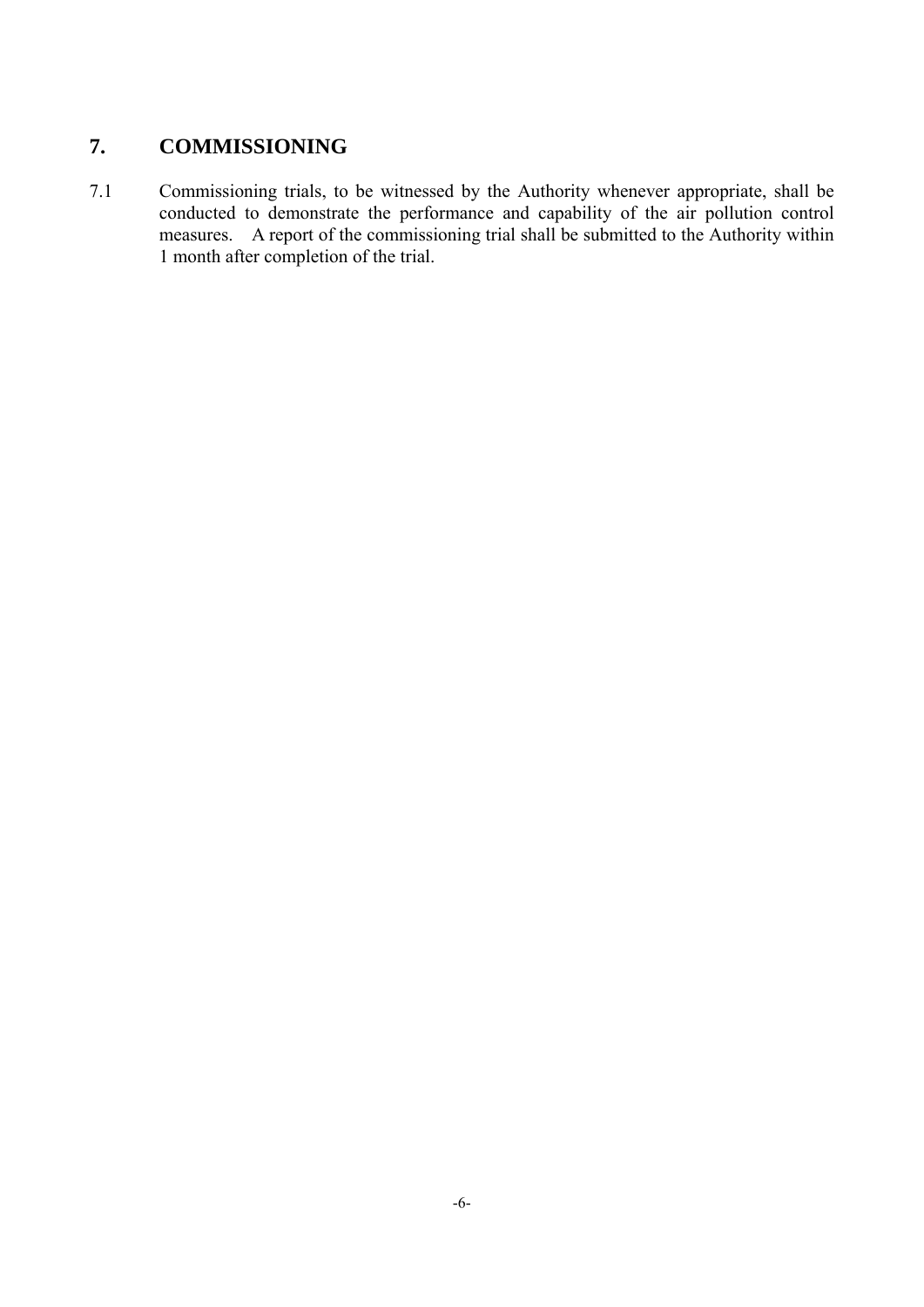#### **ANNEX I CONCENTRATION LIMIT FOR EMISSION FROM PETROCHEMICAL WORKS - POLYMERISATION OF OLEFINS**

- I.1 Air pollutant emissions from the subject specified process and associated processes covered by this Note shall not exceed the concentration limits specified below:
	- (a) Non-combustion source

The pollutant concentration is expressed at reference conditions of  $0^{\circ}$ C temperature, 101.325 kPa pressure conditions, without correction for water or oxygen content, and compensated for any effect of dilution air to the concentration.

| <b>Air Pollutant</b>                                                                  | <b>Concentration Limit</b> |
|---------------------------------------------------------------------------------------|----------------------------|
| Particulates                                                                          | $20 \text{ mg/m}^3$        |
| Volatile organic compounds<br>(excluding particulate matter and expressed as toluene) | $80 \text{ mg/m}^3$        |

(Note: The term 'volatile organic compounds' includes all organic compounds released to air in the gas phase and the concentration limit applies where the total mass emission of volatile organic compounds, expressed as toluene, exceeds 5 tonnes/year or 2 kg/hr, whichever is the lower.)

(b) Thermal incinerator for the control of waste gases containing organic vapours or the disposal of organic liquid wastes

The pollutant concentration is expressed at reference conditions of  $0^{\circ}$ C temperature, 101.325 kPa pressure, dry and  $11\%$  O<sub>2</sub> content conditions.

| <b>Air Pollutant</b>                                                                         | <b>Concentration Limit</b> |
|----------------------------------------------------------------------------------------------|----------------------------|
| Particulates                                                                                 | $20 \text{ mg/m}^3$        |
| Nitrogen oxides (expressed as nitrogen dioxide)                                              | $350 \text{ mg/m}^3$       |
| Volatile organic compounds (excluding particulates and<br>expressed as total organic carbon) | $20 \text{ mg/m}^3$        |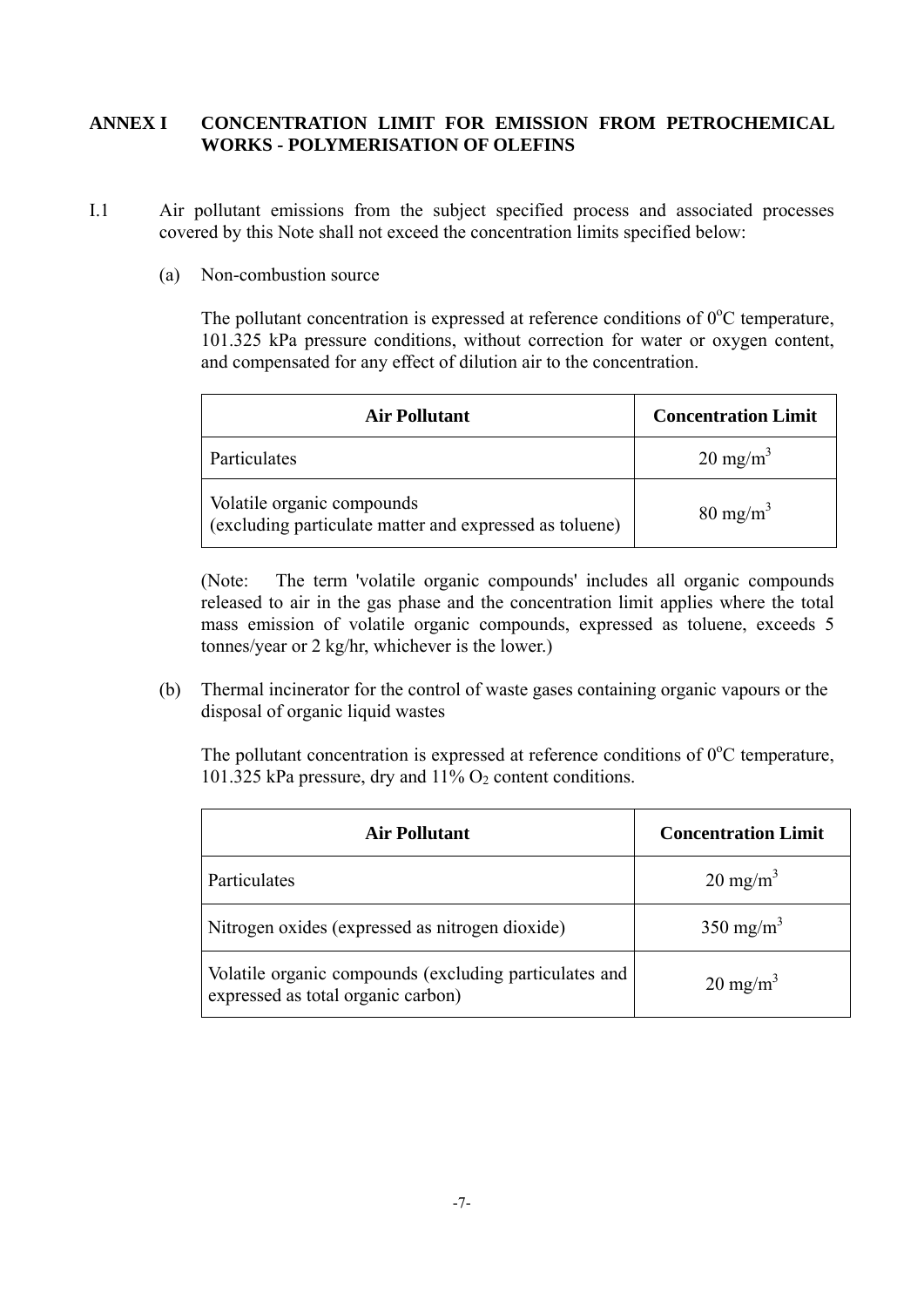# **Appendix 1 LEAK DETECTION AND REPAIR PROGRAMME FOR THE CONTROL PROCESS EQUIPMENT 1. GENERAL OF FUGITIVE EMISSION OF VOLATILE ORGANIC CHEMICALS FROM**

- 1.1 Equipment that complies with the following requirements can be exempt from the instrumental leak monitoring requirements set out in this appendix:
	- ambient pressure; or (a) equipment in vacuum service, that is, at an internal pressure at least 5 kPa below
	- (b) equipment contains or contacts less than 300 hours per calendar year a fluid of organic content greater than 5%.
- 1.2 The leak detection tests mentioned in this appendix should be conducted in accordance with the methods set out in the United States Environmental Protection Agency Reference Method 21, or other methods accepted by the Authority.
- 1.3 The instrument used for the conduct of the leak detection tests mentioned in this appendix should conform to the specifications set out in Appendix 2, or other specifications accepted by the Authority.
- 1.4 The leak definition concentrations specified in this appendix are based on the response of the instrument calibrated by methane or n-hexane in air. The instrument can be calibrated by another compound accepted by the Authority if a conversion factor is determined for that alternative compound so that the resulting meter readings during source measurements can be converted to methane or n-hexane results.
- 1.5 An equipment is in gas/vapour service if it contains a gas or vapour at operating conditions.
- 1.6 An equipment is in light liquid service if it contains a liquid that meets the following conditions:
	- (a) The vapour pressure of one or more of the organic constituents is greater than 0.3 kPa at  $20^{\circ}$ C;
	- (b) The total concentration of the pure organic constituents having a vapour pressure greater than  $0.3$  kPa at  $20^{\circ}$ C is not less than  $20\%$  by weight of the total process stream; and
	- (a) The fluid is a liquid at operating conditions.
- 1.7 An equipment is in heavy liquid service if it is not in gas/vapour service or light liquid service.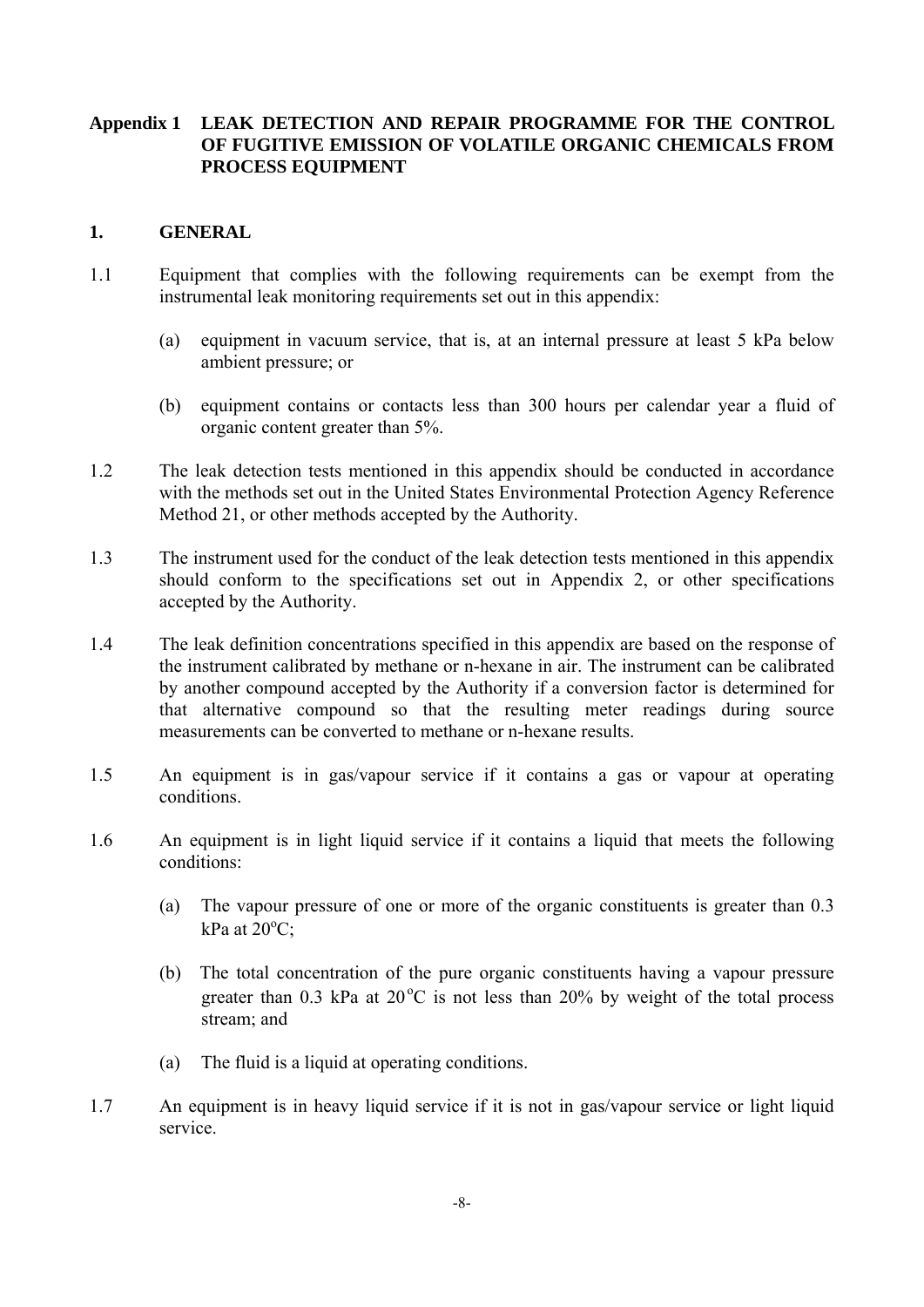#### **2. REQUIREMENTS FOR COMPRESSORS**

- 2.1 Each compressor should be checked weekly by visual inspection for liquid dripping from the seal.
- 2.2 Each compressor should be monitored monthly to detect leak.
- 2.3 A leak is detected if:
	- (a) any indication of liquid dripping from the seal; or
	- (b) the instrument reading exceeds 500 ppmv.
- 2.4 When a leak is detected, the compressor concerned should be repaired as soon as practicable and in any case, should not be later than 15 calendar days after the leak is detected.

#### *Exemption from instrumental leak monitoring*

- 2.5 Compressors that comply with the following requirements can be exempt from the instrumental leak monitoring programme:
	- (a) Compressors that are equipped with seal systems which include a barrier fluid system that satisfies the following requirements:
		- (i) The compressor seal system is operated with the barrier fluid at a pressure that is at all times greater than the compressor stuffing box pressure; or equipped with a barrier fluid degassing reservoir that is connected by a closed-vent system to a control device of efficiency greater than 95%; or equipped with a closed-loop system that purges the barrier fluid directly into a process stream;
		- (ii) The barrier fluid is not in light liquid service; and
		- (iii) The barrier fluid system is equipped with a sensor, which is observed daily or equipped with an alarm, that will detect failure of the seal system and/or the barrier fluid system.
	- (b) Compressors that are equipped with closed-vent system capable of capturing and transporting any leakage from the seal to a control device of efficiency greater than 95%.

#### $\overline{3}$ . **3. REQUIREMENTS FOR PUMPS IN LIGHT LIQUID SERVICE**

- 3.1 Each pump should be checked weekly by visual inspection for liquid dripping from the seal.
- 3.2 Each pump should be monitored monthly to detect leak.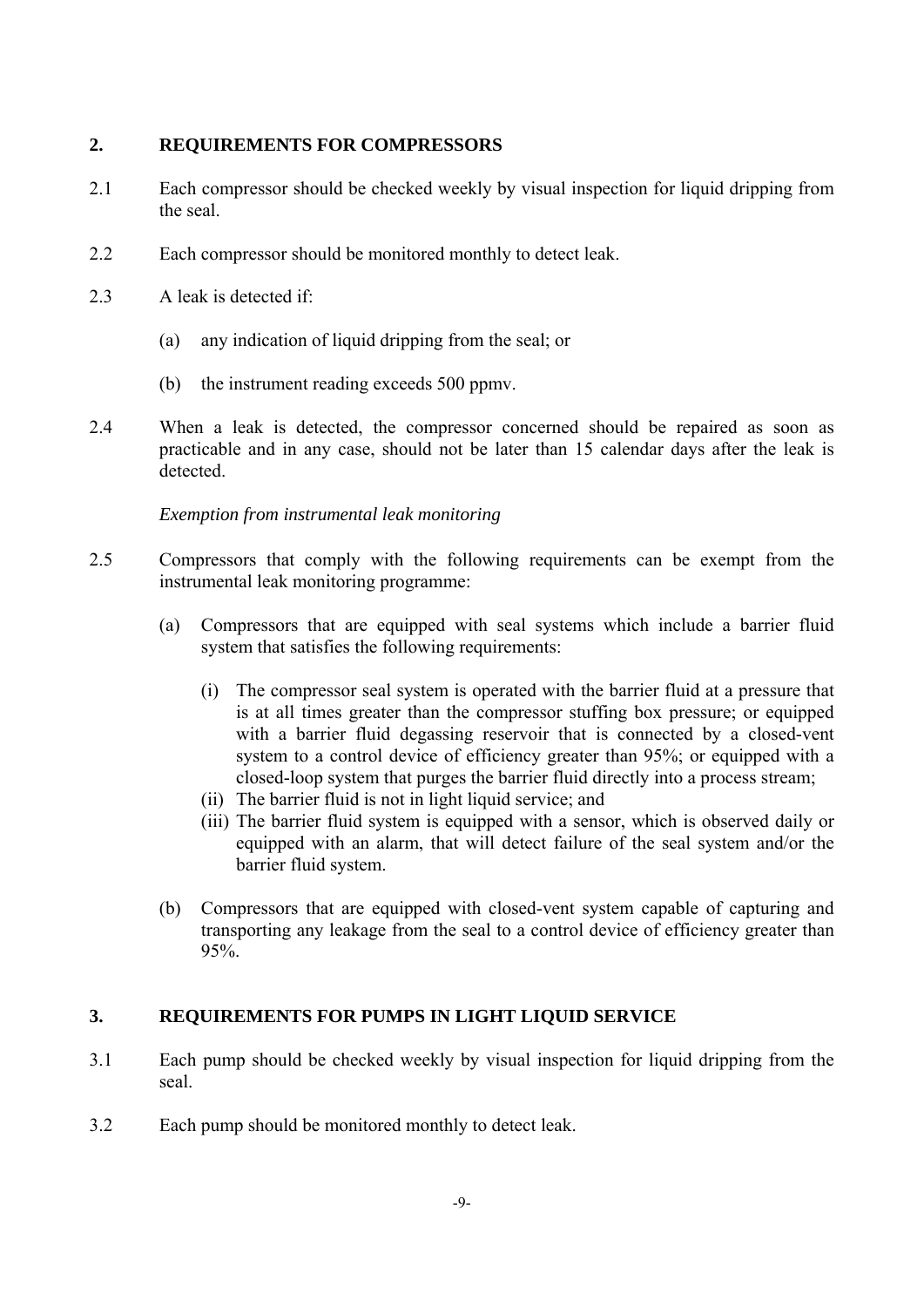- 3.3 A leak is detected if:
	- (a) any indication of liquid dripping from the seal; or
	- (b) the instrument reading exceeds 5,000 ppmv for pumps handling styrene monomer and 1,000 ppmv for pumps handling other light liquid.
- 3.4 When a leak is detected, the pump concerned should be repaired as soon as practicable and in any case, should not be later than 15 calendar days after the leak is detected.
- 3.5 A quality improvement programme should be implemented if calculated on a six-month rolling average, more than 10% of the pumps or more than three pumps leak.

#### *Exemption from instrumental leak monitoring*

- 3.6 Pumps that comply with the following requirements can be exempt from the instrumental leak monitoring programme:
	- (a) Pumps that are equipped with dual mechanical seals which include a barrier fluid system that satisfies the following requirements:
		- (i) The barrier fluid system is operated with the barrier fluid at a pressure that is at all times greater than the pump stuffing box pressure; or equipped with a barrier fluid degassing reservoir that is connected by a closed-vent system to a control device of efficiency greater than 95%; or equipped with a closed-loop system that purges the barrier fluid into a process stream;
		- (ii) The barrier fluid is not in light liquid service; and
		- (iii) The barrier fluid system is equipped with a sensor, which should be observed daily or equipped with an alarm, that will detect failure of the seal system and/or the barrier fluid system.
		- (b) Pumps without externally actuated shaft penetrating the pump housing.

#### $\overline{4}$ . **LIQUID SERVICE 4. REQUIREMENTS FOR VALVES IN GAS/VAPOUR SERVICE AND IN LIGHT**

- 4.1 Each valve should be monitored for leak at frequencies specified below:
	- (a) Monthly if the percentage of leaking valves calculated on a monthly rolling basis is greater than 2%;
	- (b) Quarterly if the percentage of leaking valves calculated on a monthly rolling basis is greater than 1% but less than 2%;
	- (c) Semiannually if the percentage of leaking valves calculated on a monthly rolling basis is greater than 0.5% but less than 1%;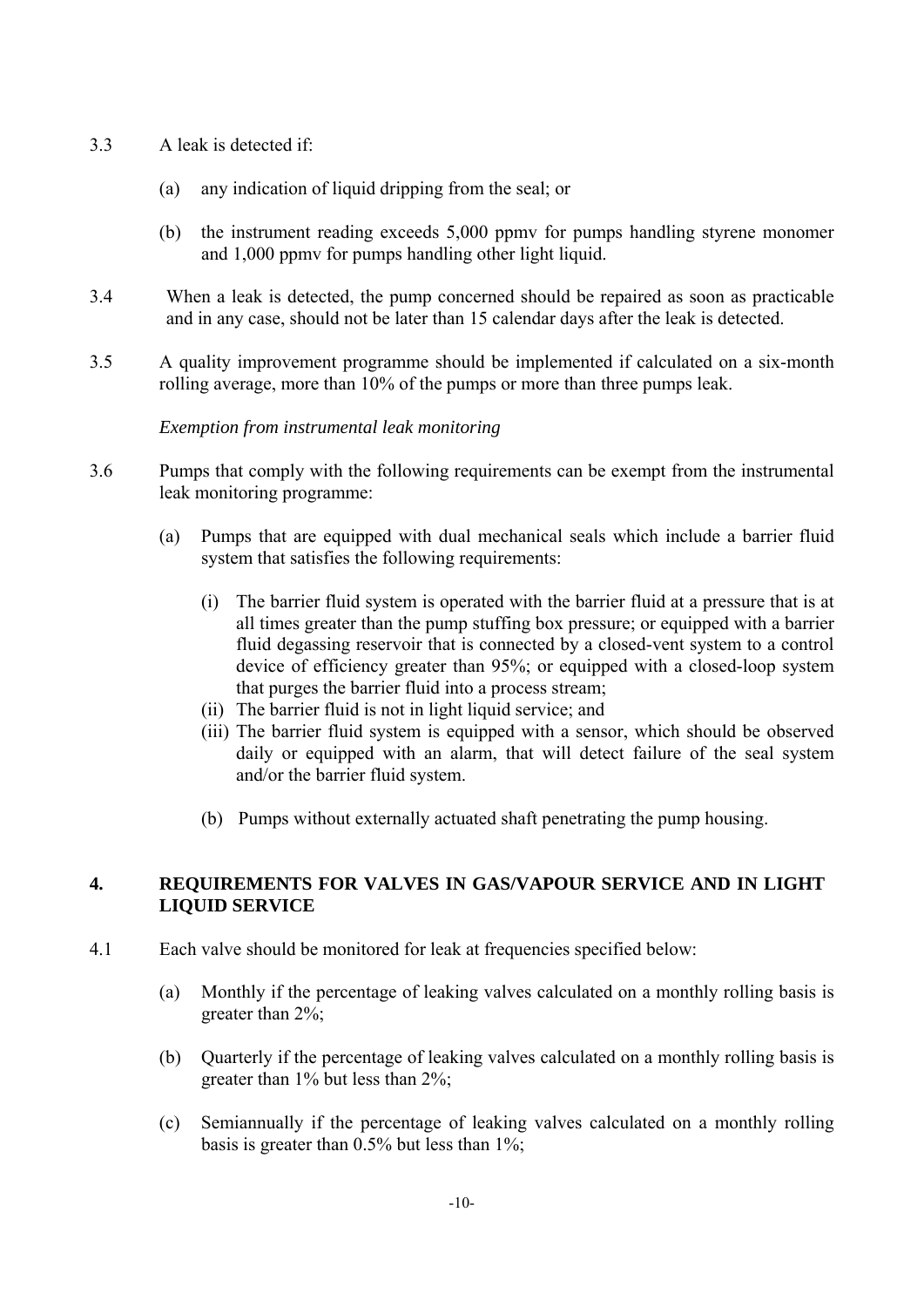- (d) Annually if the percentage of leaking valves calculated on a monthly rolling basis is less than 0.5%; and
- (e) Annually if the valve cannot be monitored without elevating the monitoring personnel more than two metres above a support surface.
- 4.2 A leak is detected if the instrument reading exceeds 500 ppmv.
- 4.3 When a leak is detected, the valve concerned should be repaired as soon as practicable and should not be later than 15 calendar days after the leak is detected unless a plant shutdown is necessary. In that case, the repair should be carried out in the next scheduled plant shutdown.

#### *Exemption from instrumental leak monitoring*

- 4.4 Valves that are unsafe to monitor can be exempt from the instrumental leak monitoring programme but should be monitored as frequent as practicable during safe-to-monitor times.
- 4.5 Valves that are operated at a frequency less than once per week can alternatively be monitored for leak at frequencies specified in section 5 herein.

#### **5. REQUIREMENTS FOR CONNECTORS IN GAS/VAPOUR SERVICE AND IN LIGHT LIQUID SERVICE**

- 5.1 Each connector should be monitored for leak at frequencies specified below:
	- (a) Annually if the percentage of leaking connectors found from initial checking is greater than 0.5% or if the percentage of leaking connectors found from quadrennial checking is greater than 1%;
	- (b) Biennially if the percentage of leaking connectors found from initial checking is less than 0.5% or if the percentage of leaking connectors found from quadrennial checking is greater than 0.5% but less than 1 percent; and
	- (c) Quadrennially if the percentage of leaking connectors found from biennial checking is less than 0.5%.
- 5.2 A leak is detected if an instrument reading exceeds 500 ppmv.
- 5.3 When a leak is detected, the connector concerned should be repaired as soon as practicable and should not be later than 15 calendar days after the leak is detected unless a plant shutdown is necessary. In that case, the repair should be carried out in the next scheduled plant shutdown.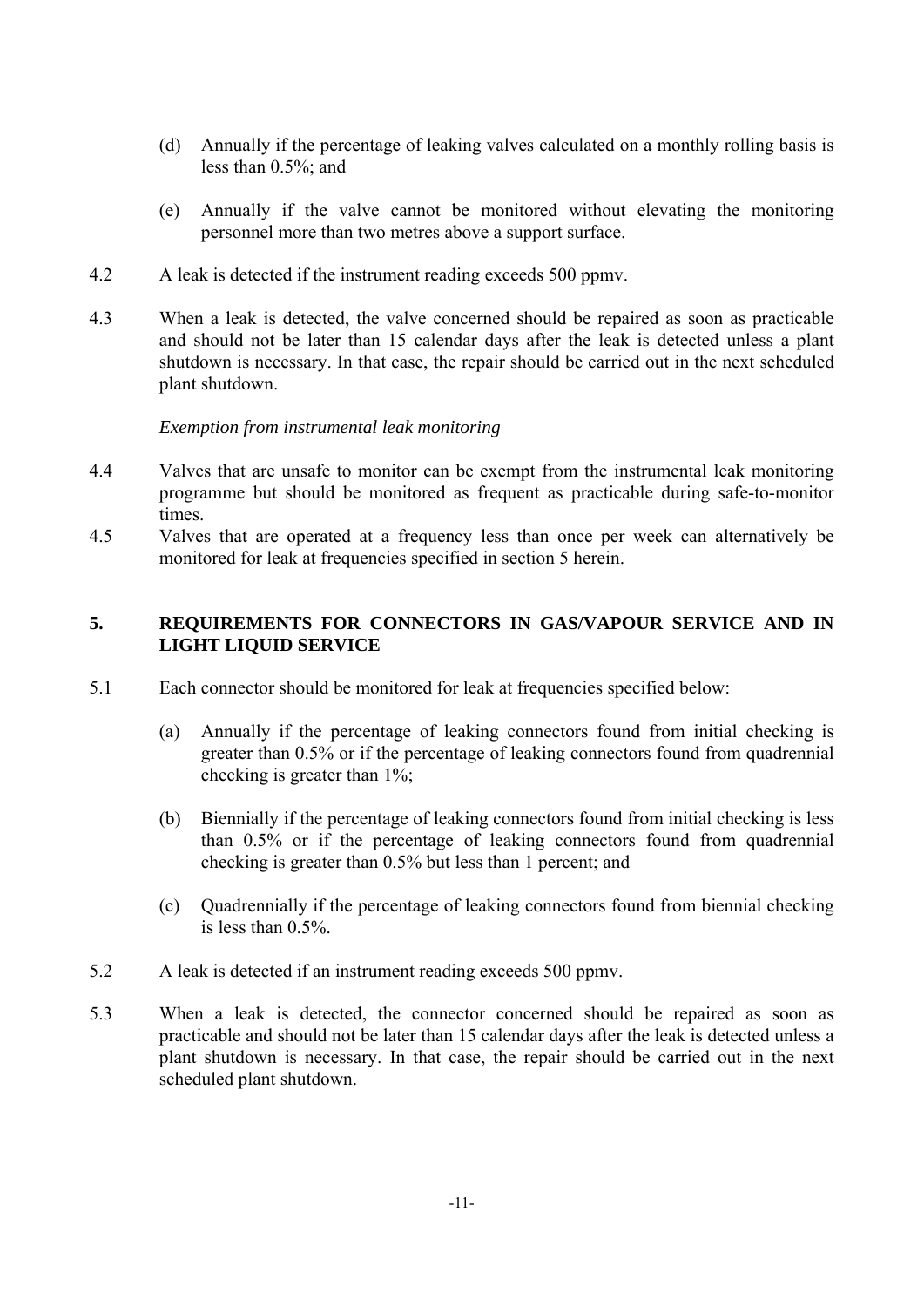*Exemption from instrumental leak monitoring*

 $\mathcal{L}(\mathcal{L}^{\text{max}})$  and  $\mathcal{L}^{\text{max}}$ 

- 5.4 Connectors that comply with the following requirements can be exempt from the instrumental leak monitoring programme:
	- (a) Inaccessible connectors that are either:
		- (i) buried;

- (ii) insulated in a manner that prevents access to the connector by a monitor probe;
- (iii) obstructed by equipment or piping that prevent access to the connector by a monitor probe; or
- (iv) unable to be reached from a 7.6-metre portable scaffold on the ground, and is more than two metres above a support surface.
- (b) Glass or glass-lined connectors.
- (c) Screwed connectors of 50.8 millimetres or less but they should be monitored for leaks if:
	- (i) evidence of a potential leak is found; or
	- (ii) within the first three months after being returned to organic service after having been opened or have the seal broken.

#### 6. **SERVICE 6. REQUIREMENTS FOR PRESSURE RELIEF DEVICES IN GAS/VAPOUR**

- 6.1 No emission of volatile organic compounds should be released from any relief device to the atmosphere below the design safety release pressure of the device. Except during pressure release, each pressure relief device in gas/vapour service should be operated without leaks, that is, with an instrument reading of less than 500 ppmy.
- 6.2 When a leak is detected, the pressure relief device concerned should be repaired as soon as practicable but in any case, should not be later than 15 calendar days after the leak is detected.
- 6.3 After each pressure release, the pressure relief device concerned should be returned to the condition indicated by an instrument reading of less than 500 ppmv as soon as practicable and in any case, should not be later than 5 calendar days after the pressure release.

#### **7. REQUIREMENTS FOR PUMPS, VALVES AND CONNECTORS IN HEAVY LIQUID SERVICE; AND PRESSURE RELIEF DEVICES IN LIQUID SERVICE**

7.1 Pumps, valves and connectors in heavy liquid service, and pressure relief devices in either heavy or light liquid service should be monitored for leak within 5 calendar days if evidence of a potential leak is found.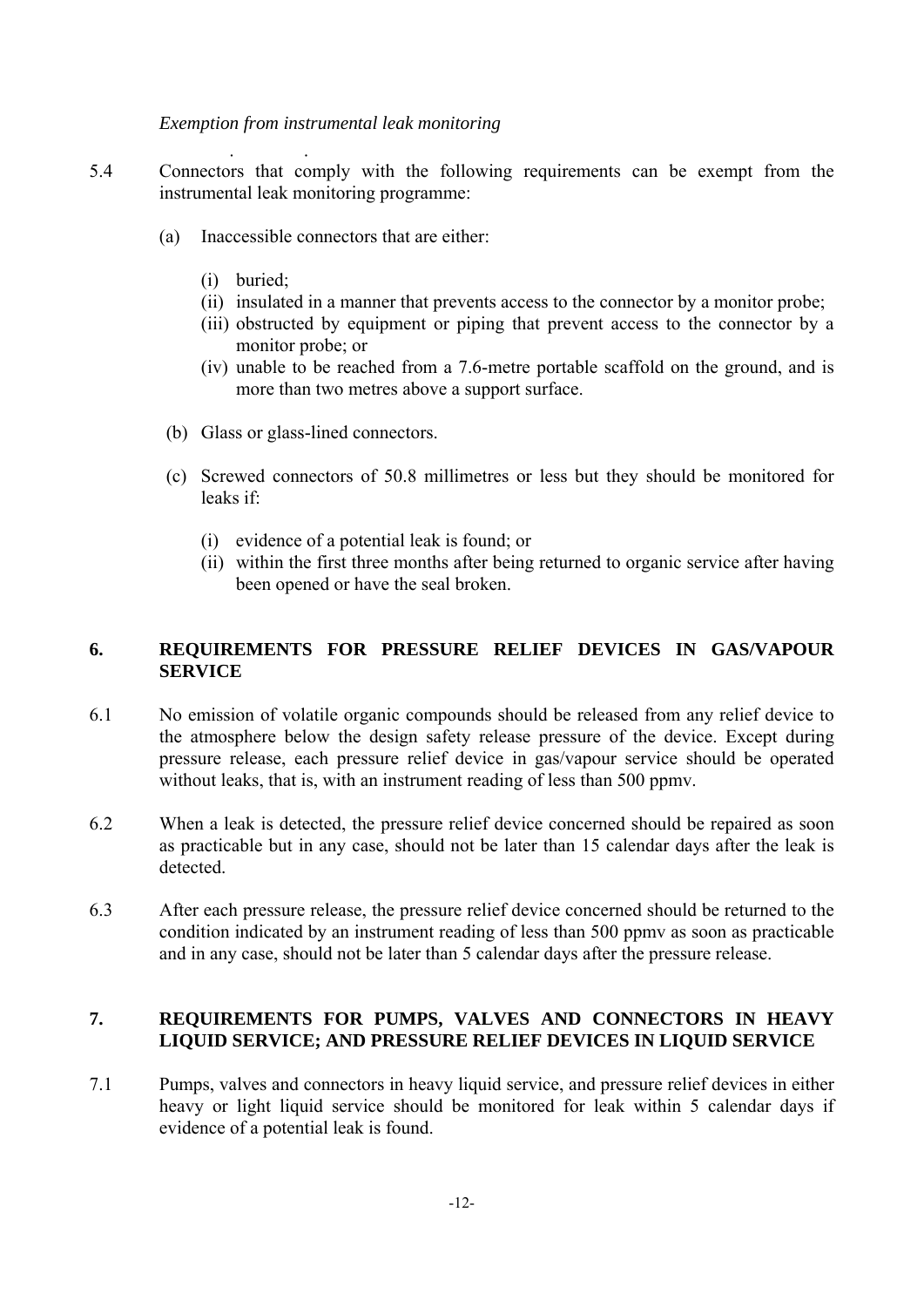- 7.2 A leak is defined if the instrument reading exceeds:
	- (a) 1,000 ppmv for pumps; and
	- (b) 500 ppmv for valves, connectors and pressure relief devices.
- 7.3 When a leak is detected, the equipment concerned should be repaired as soon as practicable and should not be later than 15 calendar days after the leak is detected unless a plant shutdown is necessary. In that case, the repair should be carried out in the next scheduled plant shutdown.